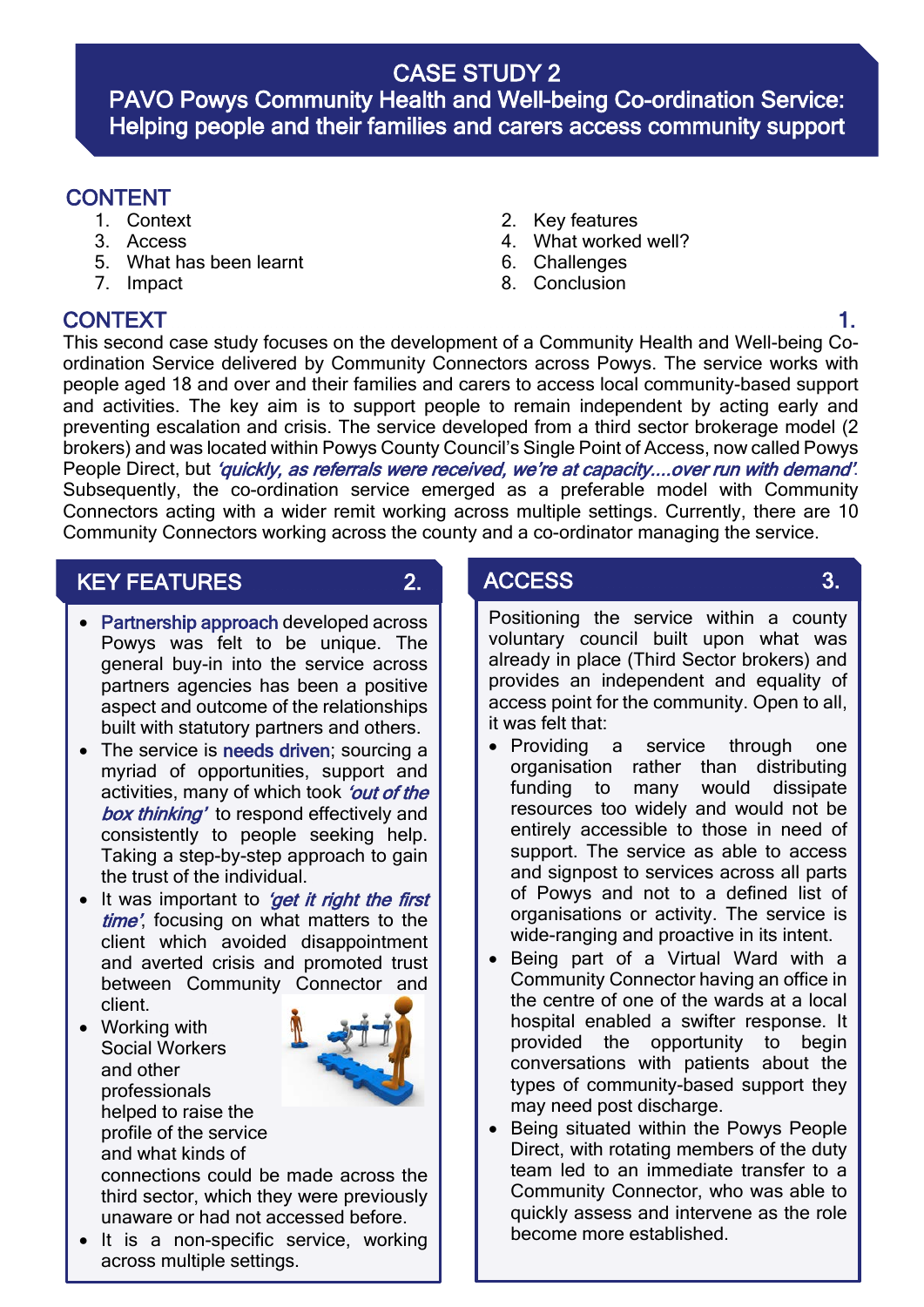## What worked well?

Working with statutory partners: The positive relationships built between PAVO and strategic and operational leads within the local authority and with Health Board colleagues continues to work well. The service has aligned its remit to the Health and Social Care Strategy key strands of Start well, Live well and Age well in Powys. The Senior Officer, Health and Social Care (PAVO) has 1:1 proactive sessions with the senior local authority and health leads and they are keen to work collaboratively to avoid duplication of effort, but also service development, which may be better placed in the third sector.

Working holistically, responding to need: The service is intrinsically needs driven, initiating 'What Matters' conversations with people and not assuming as to how to respond and not *'forcing a* square peg into a round hole.... it's not here this is what's available and all you are going to get response'

Understanding and responding to the principles of the Social Services and Well Being Act: The service aims to work towards responding to the principles of the Act and has received a variety and diverse range of requests for support from falls prevention, activities to access green and blue spaces in the community, working with a care home around exercise through to arranging for a volunteer to care for horses when a client was juggling hospital visiting some distance away from home.

#### Having local knowledge:

Responding to what people want was an important aspect of the service. It was *'very rare that we* will not be able to respond unless there are no service available….we are not constrained so we consistently think outside the box'. The Connectors have knowledge and experience of the types of services, support and activities available in local communities. The Connectors are well-placed to connect, co-ordinate and provide access to services, which traditionally may have been underexploited or overlooked as being important in offering alternative choices to people.

Making use of assistive technology: A mobile app system for discharged Powys patients from the Royal Shrewsbury Hospital is working well. An OT explains the role of the Connector and texts are sent post discharge (6 weeks of texts) to see how they are coping at home. A text at 3 weeks is sent introducing the service to the patient and encouraging them to make contact to find out what activities and support are available to them locally.

Working with the ambulance service: Paramedics now signpost their *'frequent flyers'* to the service, for example where a person has had a fall and once treated at the scene did not need to be transported to hospital. Often, the paramedics recognise other issues or concerns in the home and suggest that the third sector, through accessing a Connector, could help them rather than calling Welsh Ambulance again.

## Sparking interest, making connections:

 $\overline{a}$ 

'We've been working with the Manager of our Volunteer Centre about using volunteers in hospitals and the Manager worked closely with ourselves and the Health Board to come up with a proper Volunteer policy with the Health Board and linked to the local colleges so that Health and Social Care students can be placed in the local hospitals. This was sparked by a Connector attending a Multi-Disciplinary Team meeting'.

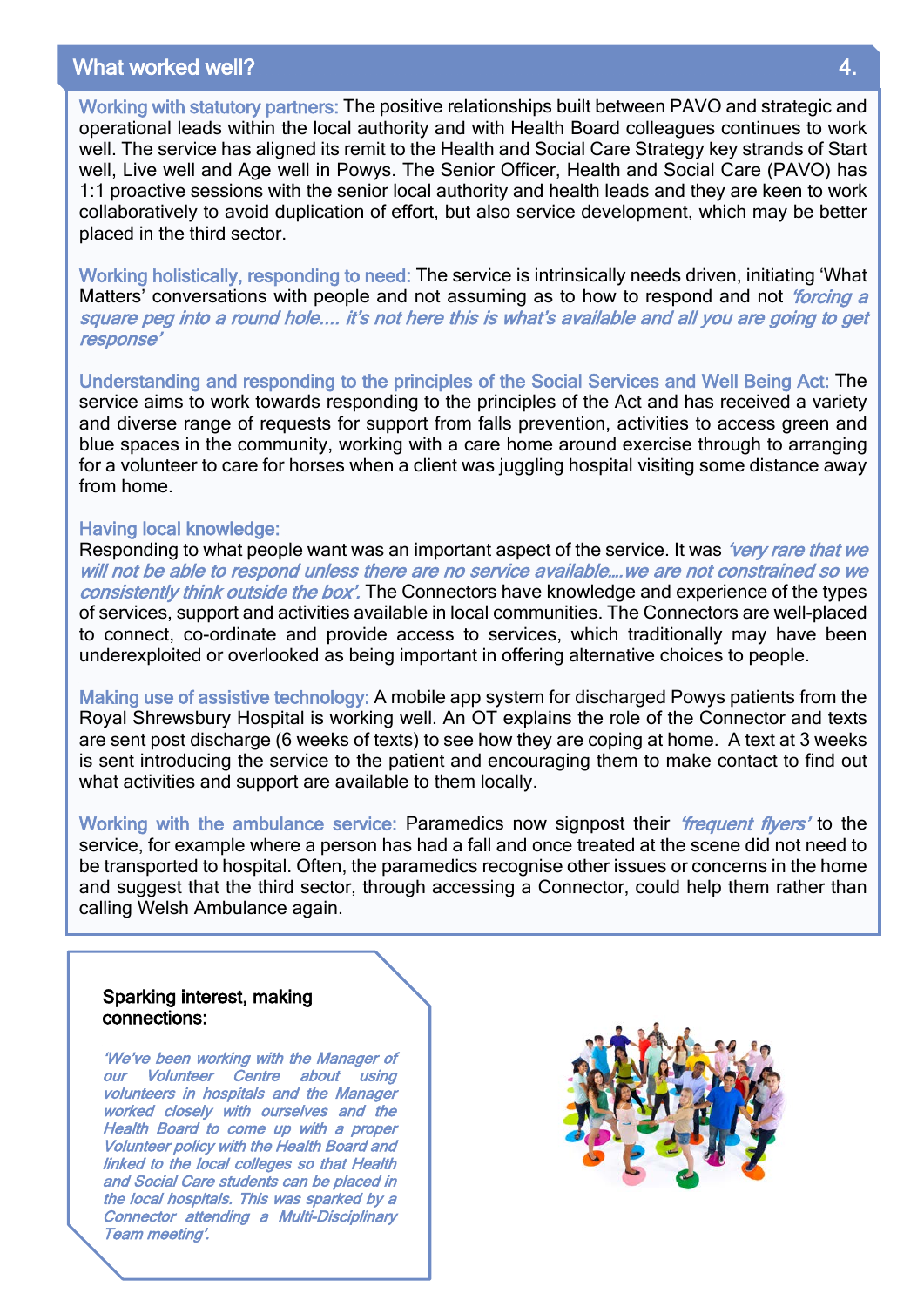## WHAT MAKES A COMMUNITY CONNECTOR?

The role of a Community Connector within PAVOs service is multi-dimensional; working across the health, social care and well-being agenda. They have a generic remit to work with clients of all ages (18+) and their families/carers. Funded via the Integrated Care Fund, the team of 10 Connectors are based in various settings as opposed the Social Prescriber role, which is usually sited with a GP practice or cluster or within a Health and Well-being Hub. This appears to be the preferred model in England, although the Community Connector model does exist in other county voluntary councils and within larger third sector organisations working with specific client groups. The Community Connectors in Powys are:

- Passionate, empathic and person-centred, with a flexible response to meet the needs of the client – 'you never know what you are going to get'.
- Work with integrity and honesty, not promising anything that cannot be met.
- Work with the client to co-develop a personalised plan, drawing upon a menu of services, support and activities, but that 'it's not just about connecting people to local services that are in existence, but also if they are not available it's about informing the development of those'.
- Good communicators, with heightened interpersonal skills, advanced training, who can engage at all levels.
- Team players, but able to work autonomously with minimal supervision. Although, supervisory arrangements are in place and reflective practice sessions take place.
- Able to deal with complex and difficult cases and are not *'just a signposting referral service;* it's more than that…. I think we need to get rid of the word signposting altogether as we just don't signpost people we actively support somebody to access the information they need'.
- Knowledgeable about the communities where they work and what and who is available locally.
- Knowledgeable of health and social care practice and able to managed complex cases. The Connectors come from various professional backgrounds, which brings a richness to the service. The Co-ordinator of the service is a former firefighter, but also has been a caseworker for an MP and AM, so well-versed as to how to respond to issues and concerns faced by local constituents.
- Able to develop effect partnerships and liaise across a multitude of organisations and teams.
- Able to co-ordinate and provide continuity, are *'can doers'* and able to adapt and prioritise; knowing when to refer back to more specialised statutory support.
- Able to support peoples' goals by focusing on well-being.
- Help towards reducing social isolation and loneliness as the two factors facing people by supporting them to become more independent and self-aware of changes they can make to develop a healthier lifestyle and become socially active.

## RESPONDING TO CLIENT NEEDS

 Many clients, whilst often referred on a single-based need, rarely transpires as straightforward with a multiple demand for support. During Quarter 3 (2017-18) it was reported that 74:1208 where managing definant for support. During Quarter 5 (2017-10) it was reported that 74.1200<br>people who were in hospital in Powys were supported by a Community Connector. For example, a couple who had spent their savings to pay for the wife to have an operation were desperately awaiting discharge and eager to go home. However, there was a waiting list for Reablement. The awalling discharge and eager to go nome. However, there was a walling list for Neablement.<br>Community Connector, who had already built up a relationship with the patient responded by:

- Liaising with the British Red Cross Home from Hospital Scheme so the patient could go home the next day with support arrangements in place. This avoided a protracted 4-week stay, which was in the best interests of the patient and a cost saving by promptly freeing up a bed.
- Contacting Age Cymru as the couple had used all their savings for the operation and needed a financial assessment.
- Persuading the local pub to provide a meal as there is no hot meal delivery service in Powys. A member of staff from the pub delivered to them from across the village for several weeks until more longer-term support was in place.

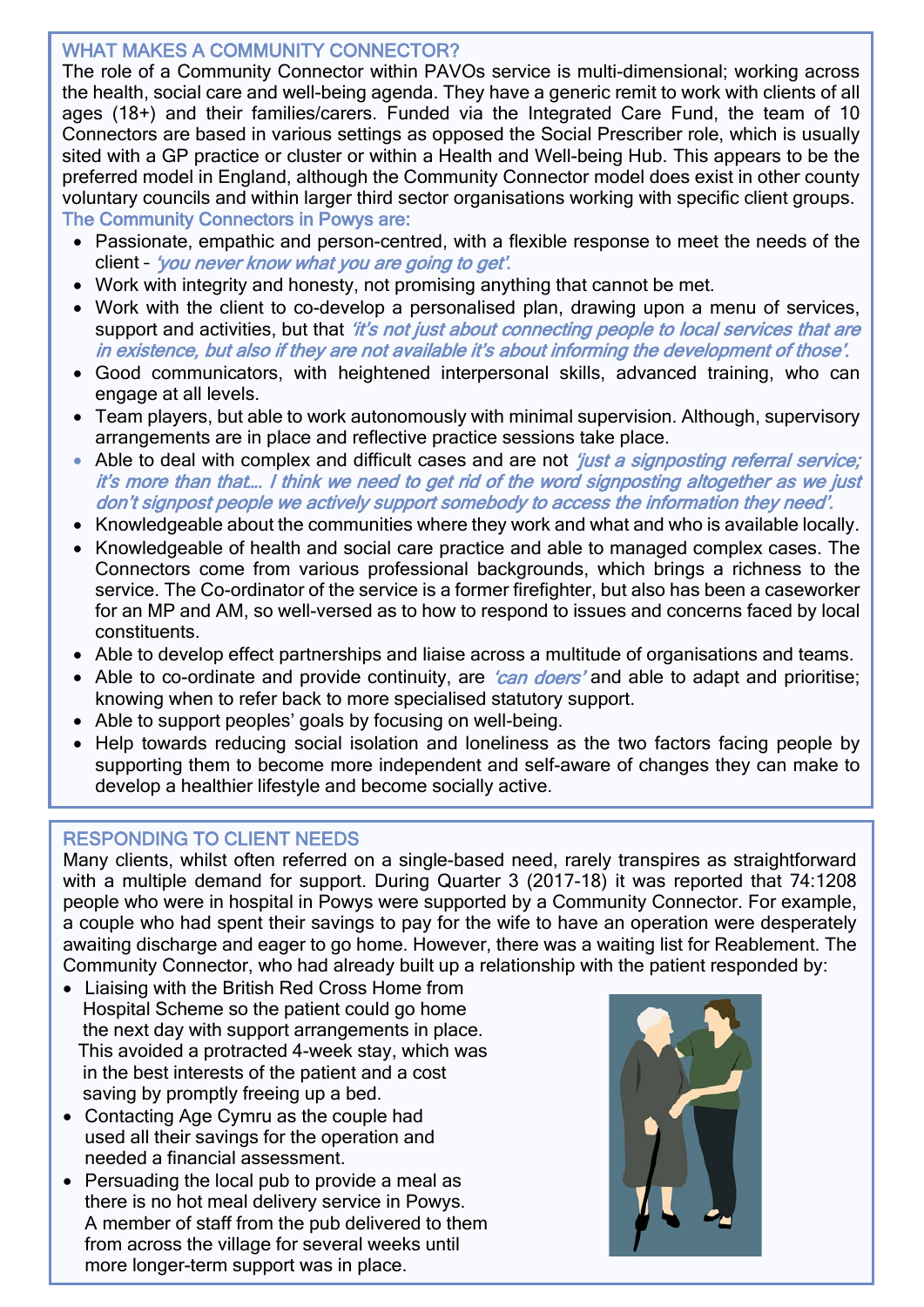## what has been learnt? The second state of the second state  $5.5$

Building relationships: It takes time to build a relationship with a client, to gain their trust, but also with other professionals. Health and social care professional's view and opinions of the service have changed as the Connector role has become more established and more visible in health and social care settings. Health and social care professionals are more likely to refer someone to a Connector compared to the original brokerage service as relationships have built. Referrals into the Community Connector service have increased significantly from the original Third Sector Broker Service and referrals now reach the 100's consistently each month.

More than signposting: Community Connectors do not just sign post. It was felt that the word 'signposting' needs to be removed from the vocabulary of community connecting as the Connectors are actively supporting people to access what services they need.

Acted as a catalyst: Having a team of Community Connectors, they have become the agents for locality specific co-produced activities, which was an unexpected outcome of the service. Having a team of Connectors, based within communities provided the catalyst for co-produced support and services; bringing people together who required a similar service where none have previously existed. In one case a local café had got involved to provide a venue for a group of people to meet with a similar need.

Multiple demand: The case study highlighted the necessity to respond to the many needs a client may present upon referral. Community Connectors need to explore many avenues to bring together a package of support, but also firstly work from a person's own asset or strength based perspective. It has been important to have access to and knowledge of the availability of services across the county from a local chat group, a local shop delivering basics to housebound members of the community through to the larger national third sector providers.

## Challenges **6.** Challenges **6.** Challenges **6.** Challenges **6.** Challenges **6.** Challenges **6.**

I

I I

I I I I There were several challenges and issues, which needed addressing as the service grew:

- Finding suitable "Bases": Although, a centrally based service is a valuable asset, finding suitable and accessible local bases for Connectors in the community was difficult. It took time to resolve, often falling through when dealing with some estates departments in the local authority and health board. Some GP practices were more open and welcoming of Connectors.
- Systems: It was particularly challenging to develop an Information Sharing Policy across organisations. While Connectors are part of the integrated Powys People Direct (duty team), attend Multi-Disciplinary Team meetings, are part of the Virtual Wards and have access to the system used by Powys People Direct, the previous monitoring system does not capture the data required by the new service for reporting purposes or have the same outcomes. PAVO are looking to use an alternative data collection system so they are able to robustly measure and report on the outcomes of their new service. The Co-ordinator of the service produces quarterly and annual reports which are very valued and sought after.

• Changing professional attitudes: There have been instances of where the Connector role has 4. not been accepted, and in one case, although not the norm, a health professional would not take a call as the Connector was not a health professional. This issue has been addressed. Taking part in case management meetings and supervision with senior practitioners in social services is helping to promote an understanding of the service and change professional cultural attitudes and minds. It provided an opportunity to explain how the Community Connectors work, *'opening other doors'* which their statutory colleagues had no previous knowledge of or access to networks in local communities.



'Working with social workers and indeed other statutory colleagues has really raised the profile of the third sector in terms of the type of connections we can made....and indeed staff are confident to refer people to our service as they trust we will do something about it'